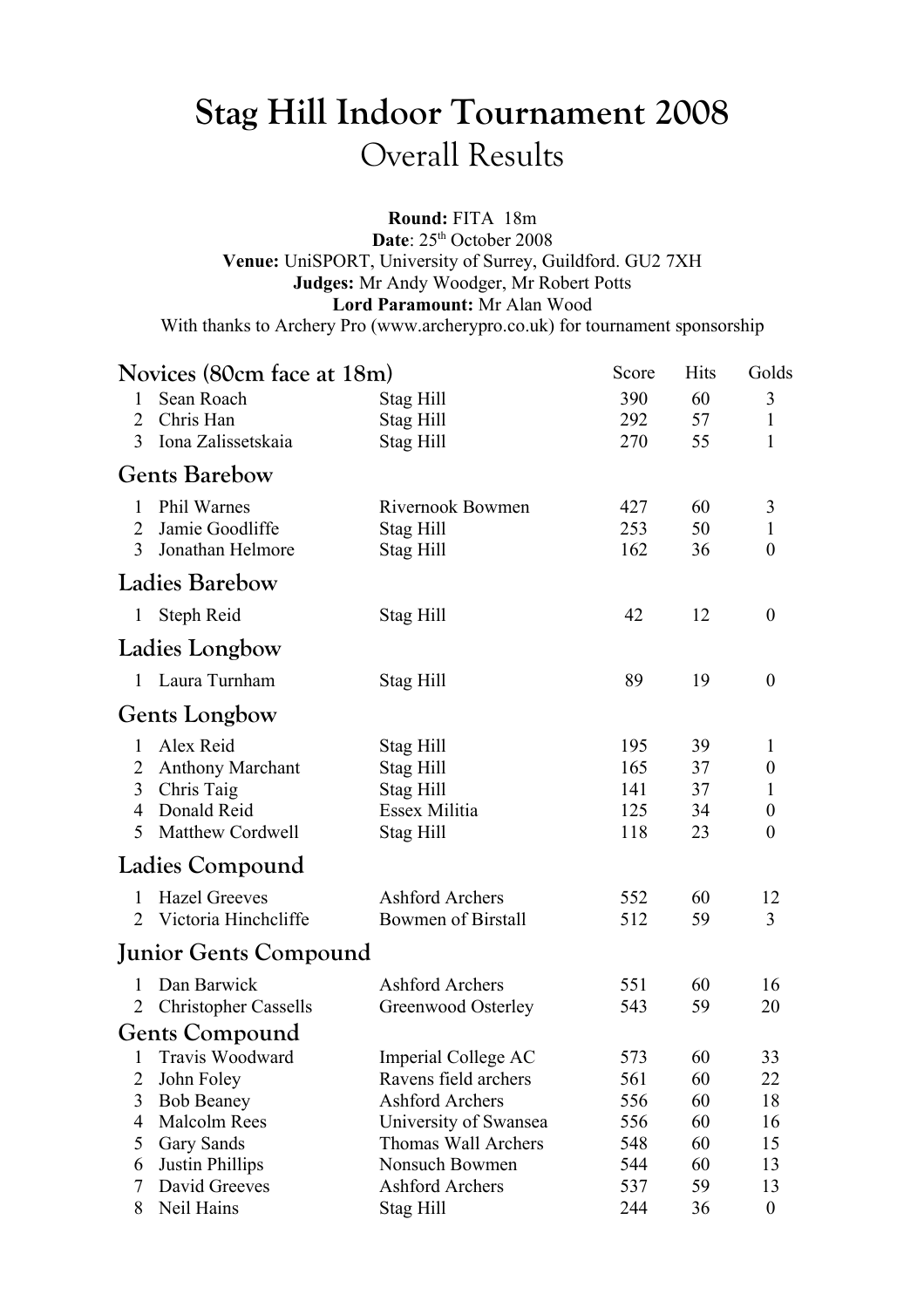## **Junior Ladies Recurve**

| 1              | Suzy Warner-Nicholas    | Royal Richmond AC         | 456 | 59 | 9                |
|----------------|-------------------------|---------------------------|-----|----|------------------|
|                | <b>Ladies Recurve</b>   |                           |     |    |                  |
| $\mathbf{1}$   | Sandie Warnes           | Rivernook Bowmen          | 498 | 60 | 9                |
| $\overline{2}$ | Ellen Davnall           | Oxford Uni CoA            | 497 | 60 | 12               |
| 3              | Angelina Measures       | Oxford Uni CoA            | 494 | 60 | 10               |
| $\overline{4}$ | Rae Harder              | <b>Surrey Bowmen</b>      | 489 | 60 | $\boldsymbol{0}$ |
| 5              | Anne Brown              | Coventry AC               | 487 | 60 | 10               |
| 6              | Alex Crampton-Platt     | Imperial College AC       | 477 | 60 | 10               |
| $\tau$         | Helen Keyworth          | Stag Hill                 | 464 | 60 | $\overline{2}$   |
| 8              | <b>Hayley Boot</b>      | Oxford Uni CoA            | 451 | 60 | $\overline{7}$   |
| 9              | Nessa Warner            | Royal Richmond AC         | 450 | 59 | 6                |
| 10             | Pippa Joyce             | Oxford Uni CoA            | 446 | 60 | $\boldsymbol{0}$ |
| 11             | Jane Tuck               | Rivernook Bowmen          | 403 | 59 | $\tau$           |
|                | 12 Philippa Sewell      | University of Exeter      | 371 | 58 | $\overline{4}$   |
|                | 13 Rachel Broock        | Imperial College AC       | 255 | 54 | $\overline{0}$   |
|                | Junior Gents Recurve    |                           |     |    |                  |
| 1              | Steven Chetwynd         | Meriden AC                | 479 | 60 | 26               |
| $\overline{2}$ | Philip Tucknott         | Ditchling AC              | 436 | 60 | 5                |
| 3              | <b>Adam Thomas</b>      | Lintman Archers           | 284 | 53 | $\mathbf{1}$     |
|                | Gents Recurve           |                           |     |    |                  |
| $1*$           | Sam Perkins             | University of Kent        | 556 | 60 | 27               |
| $2*$           | Tom Duncan              | <b>Bowmen of Birstall</b> | 556 | 60 | 27               |
| 3              | Dave Longworth          | Oxford Uni CoA            | 548 | 60 | 22               |
| $\overline{4}$ | <b>Matthew Sharpe</b>   | Stag Hill                 | 546 | 60 | 25               |
| 5              | Gary Harder             | <b>Surrey Bowmen</b>      | 543 | 60 | 23               |
| 6              | Jordan Muscatello       | Imperial College AC       | 543 | 60 | 20               |
| 7              | Michael Judd            | University of Essex       | 539 | 60 | 19               |
| 8              | Simon Buchanan          | <b>Chessington Bowmen</b> | 533 | 60 | 21               |
| 9              | Andy Tan                | University of Exeter      | 517 | 60 | 20               |
|                | 10 Barry Cottrell       | Stag Hill                 | 515 | 60 | 34               |
| 11             | <b>Laurent Rathborn</b> | University of Kent        | 505 | 60 | 13               |
|                | 12 Mac Edwards          | Stag Hill                 | 505 | 60 | 10               |
|                | 13 Matthew Tuck         | Rivernook Bowmen          | 500 | 60 | 12               |
|                | 14 Tim Mills            | <b>Ashford Archers</b>    | 499 | 60 | 10               |
|                | 15 Robin Baumgarten     | Imperial College AC       | 498 | 60 | 9                |
|                | 16 Darren Strange       | Oxford Uni CoA            | 491 | 59 | 9                |
|                | 17 Saheed Awan          | Rivernook Bowmen          | 490 | 60 | 14               |
|                | 18 Matt Slaney          | <b>Ashford Archers</b>    | 489 | 60 | 9                |
|                | 19 Colin Young          | Reading Archers           | 488 | 60 | 8                |
|                | 20 Kevin Hawkes         | Laleham AC                | 483 | 60 | 27               |
|                | 21 Geoff Bailey         | Reigate Priory Bowmen     | 482 | 59 | 14               |
|                | 22 Matthew Brown        | Stag Hill                 | 481 | 60 | 10               |
|                | 23 Chris Taig           | Stag Hill                 | 479 | 60 | 9                |
|                | 24 Adam Noon            | University of Kent        | 475 | 60 | 20               |
|                | 25 Chris Eames          | Imperial College AC       | 472 | 60 | 9                |
|                | 26 Andrew Chetwynd      | Stag Hill                 | 467 | 60 | 5                |
|                | 27 Marc Tamlyn          | Oxford Uni CoA            | 460 | 58 | 7                |